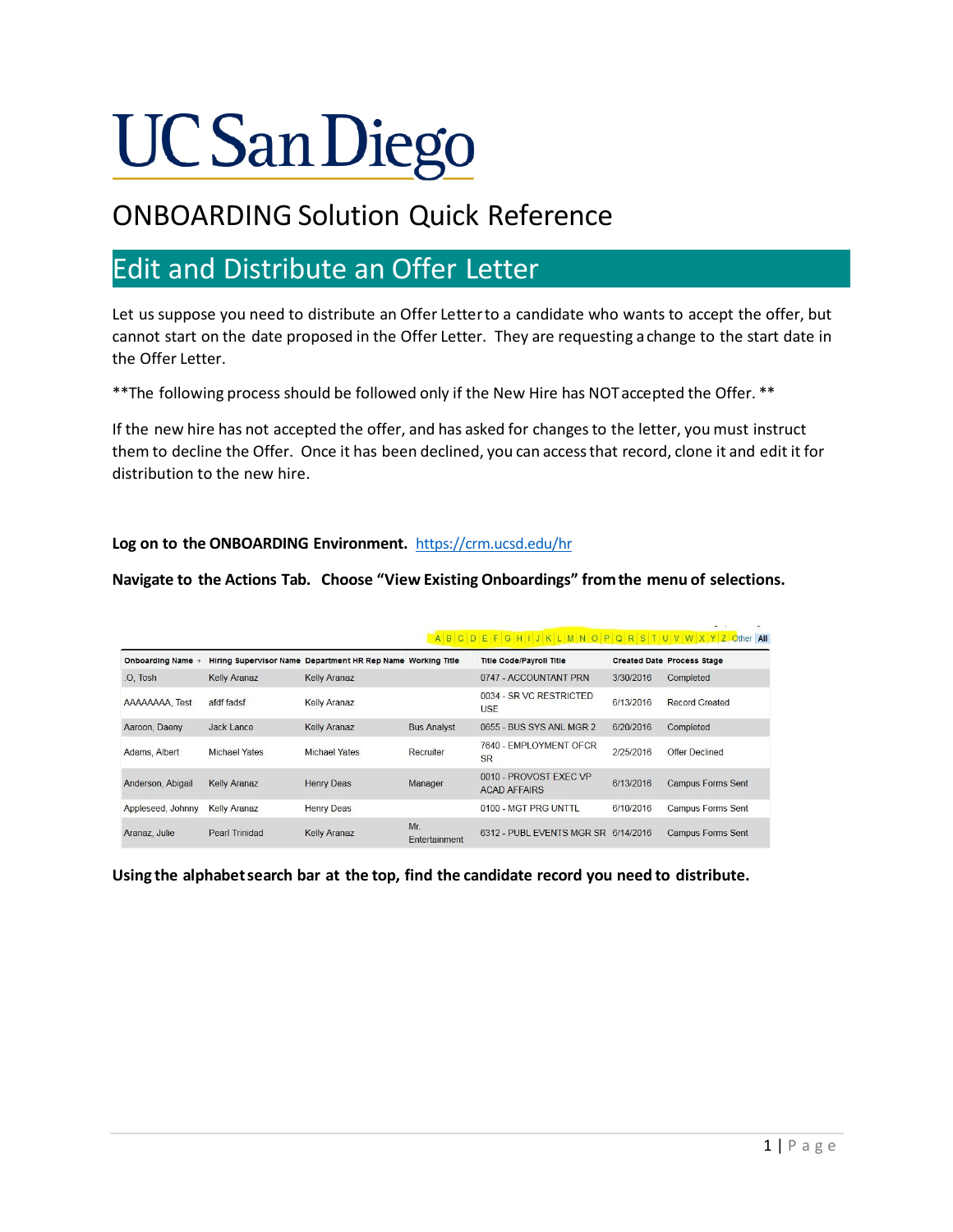| <b>Onboarding Name</b> + | <b>Hiring Supervisor Name</b> | Department HR Rep Name | <b>Working Title</b>   |
|--------------------------|-------------------------------|------------------------|------------------------|
| fads, fdsf               | fdasf fadsf                   | <b>Martin Test</b>     | fadsf                  |
| Fell, Felli              | <b>Pearl Trinidad</b>         | <b>Kelly Aranaz</b>    | <b>Project Manager</b> |
| Flower, Daisy            | <b>Pearl Trinidad</b>         | Barbara Angeletti      |                        |
| Franz, Hanz              | <b>Kelly Aranaz</b>           | <b>Kelly Aranaz</b>    |                        |
| Friday, Redo             | K K                           | <b>Kelly Aranaz</b>    |                        |
| Friday, T                | K K                           | <b>Kelly Aranaz</b>    |                        |
| Friday, Test             | ΚK                            | <b>Kelly Aranaz</b>    |                        |
| Frisco, Don              | <b>Pearl Trinidad</b>         | Barbara Angeletti      | Technician             |

#### **Selectthe record you want to open**

| OCOD Official dirig Center / View Official dirig Record                                       |                       |                                                                      |
|-----------------------------------------------------------------------------------------------|-----------------------|----------------------------------------------------------------------|
| <b>View Onboarding</b>                                                                        |                       | Return To List<br><b>Show Onboarding History</b><br>Refresh<br>Clone |
| <b>Process Stage</b><br><b>Employee First Daisy</b><br>Name<br><b>Employee Middle</b><br>Name | <b>Offer Declined</b> |                                                                      |
| <b>Employee Last Flower</b><br>Name<br><b>Employee ID</b>                                     |                       |                                                                      |

You will see that you have the option to "Clone" this record. Most of the data entered will hold from **the previoustransmission; you will need to enteronly unique fields of data. You can change any of the data fields. For purposes of this exercise, you will change the start date. Click Clone.**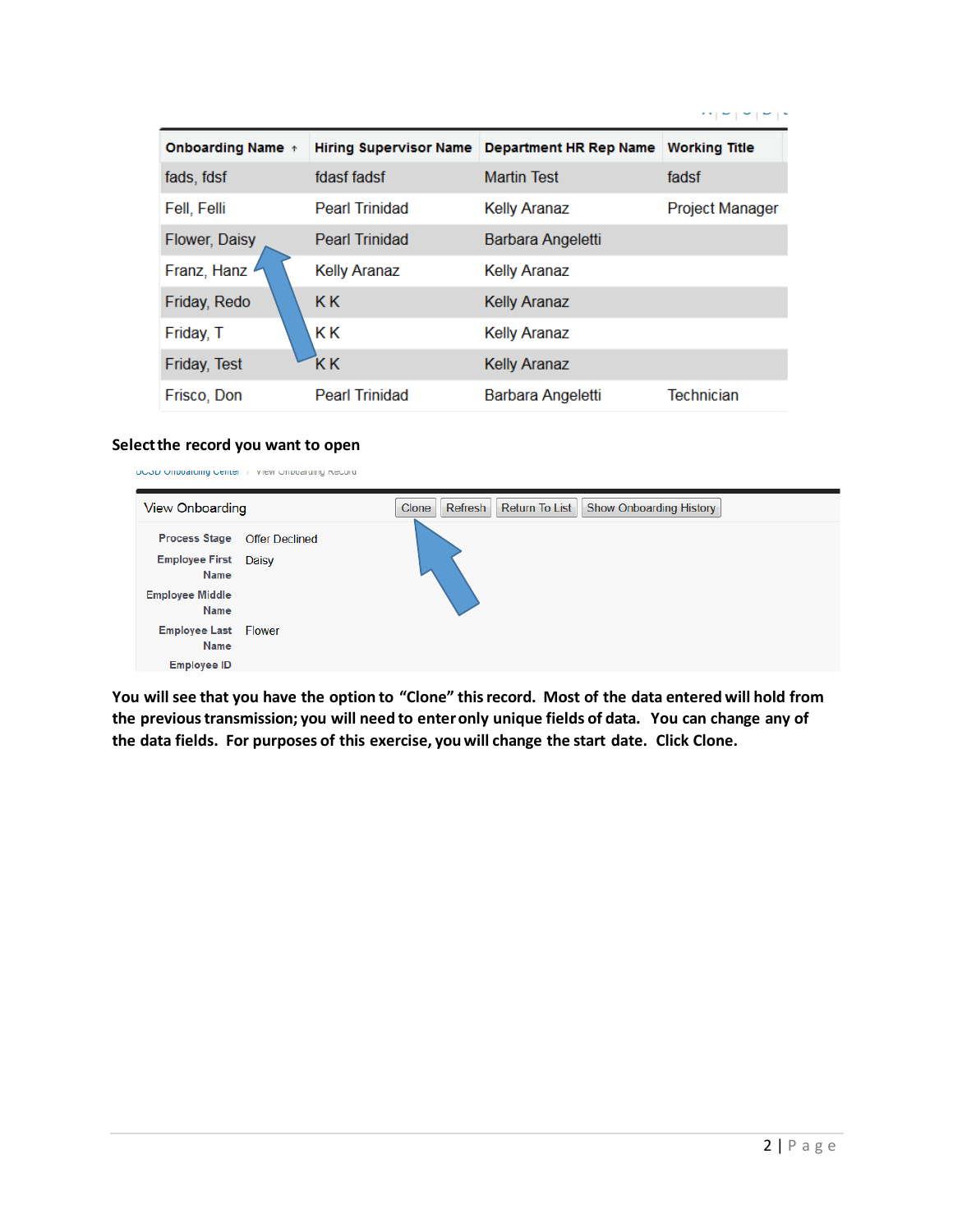| <b>Department</b>                                 | BUSINESS AND FINANCIAL SERV. (000001)                             |  |
|---------------------------------------------------|-------------------------------------------------------------------|--|
| <b>Title Code/Payroll Title</b>                   | 0540 - BUS SYS ANL SUPV 2                                         |  |
| <b>Working Title</b>                              |                                                                   |  |
| <b>Exemption Status</b>                           | $\overline{\phantom{a}}$<br>Exempt                                |  |
| <b>Union Representation</b>                       | No                                                                |  |
| Pay Cycle                                         | Monthly<br>$\vert \cdot \vert$                                    |  |
| Pay Rate                                          | Use hourly rate for Biweekly pay cycle, monthly rate for Monthly. |  |
| <b>Appointment Percentage</b>                     | 100.00                                                            |  |
| <b>Benefits Eligibility</b>                       | <b>Full Benefits</b><br>$\overline{\phantom{a}}$                  |  |
| <b>Department HR Rep Name</b>                     | <b>Barbara Angeletti</b>                                          |  |
| <b>HR Rep Working Title</b>                       | <b>HR Manager</b>                                                 |  |
| <b>HR Contact Phone Number</b>                    | 858-534-4929                                                      |  |
| <b>Offer Letter Acceptance</b><br><b>Deadline</b> | [7/26/2016]<br>8/5/2016                                           |  |
| <b>Signing Ceremony Location</b>                  | <b>Main Campus</b>                                                |  |
| <b>Signing Ceremony</b><br>Address/Building       | <b>Institute of Americas</b>                                      |  |
| <b>Signing Ceremony Room</b><br><b>Number</b>     | 230                                                               |  |

**Please note that certain fields are already populated from the previous data entry. Others must be** entered. You can change the start date, enter a new salary, or change information in any of the fields. **When pasting text into the Additional Details section of the Offer Letter please remove all formatting prior to pasting. An easy way to do this is by pasting your text into Notepad first to remove any formatting and then pasting the additional details text into the Additional Details section. This will ensure the format of the text (font, size, style) will be consistent on the Offer Letter.**

**Red fields are required fields. Once you have made the necessary changesto the data field(s), click the Save Button. This screen opens:**

| <b>View Onboarding</b>           |                              | Preview/Send Offer Letter | <b>Edit Onboarding</b> | Clone | Refresh | Return To List |
|----------------------------------|------------------------------|---------------------------|------------------------|-------|---------|----------------|
|                                  | Process Stage Record Created |                           |                        |       |         |                |
| <b>Employee First</b><br>Name    | Daisy                        |                           |                        |       |         |                |
| <b>Employee Middle</b><br>Name   |                              |                           |                        |       |         |                |
| Employee Last Flower<br>Name     |                              |                           |                        |       |         |                |
| Employee ID                      |                              |                           |                        |       |         |                |
| AD User Name                     |                              |                           |                        |       |         |                |
| <b>UCSD Email</b><br>Address     |                              |                           |                        |       |         |                |
| <b>Personal Email</b><br>Address | barbaraaangeletti@gmail.com  |                           |                        |       |         |                |
| Address 1                        | 1 Eucalyptus Drive           |                           |                        |       |         |                |
| Address 2                        |                              |                           |                        |       |         |                |
| City                             | San Diego                    |                           |                        |       |         |                |
| State                            | CA                           |                           |                        |       |         |                |
| Zip Code                         | 92031                        |                           |                        |       |         |                |
| Hiring Doarl                     |                              |                           |                        |       |         |                |